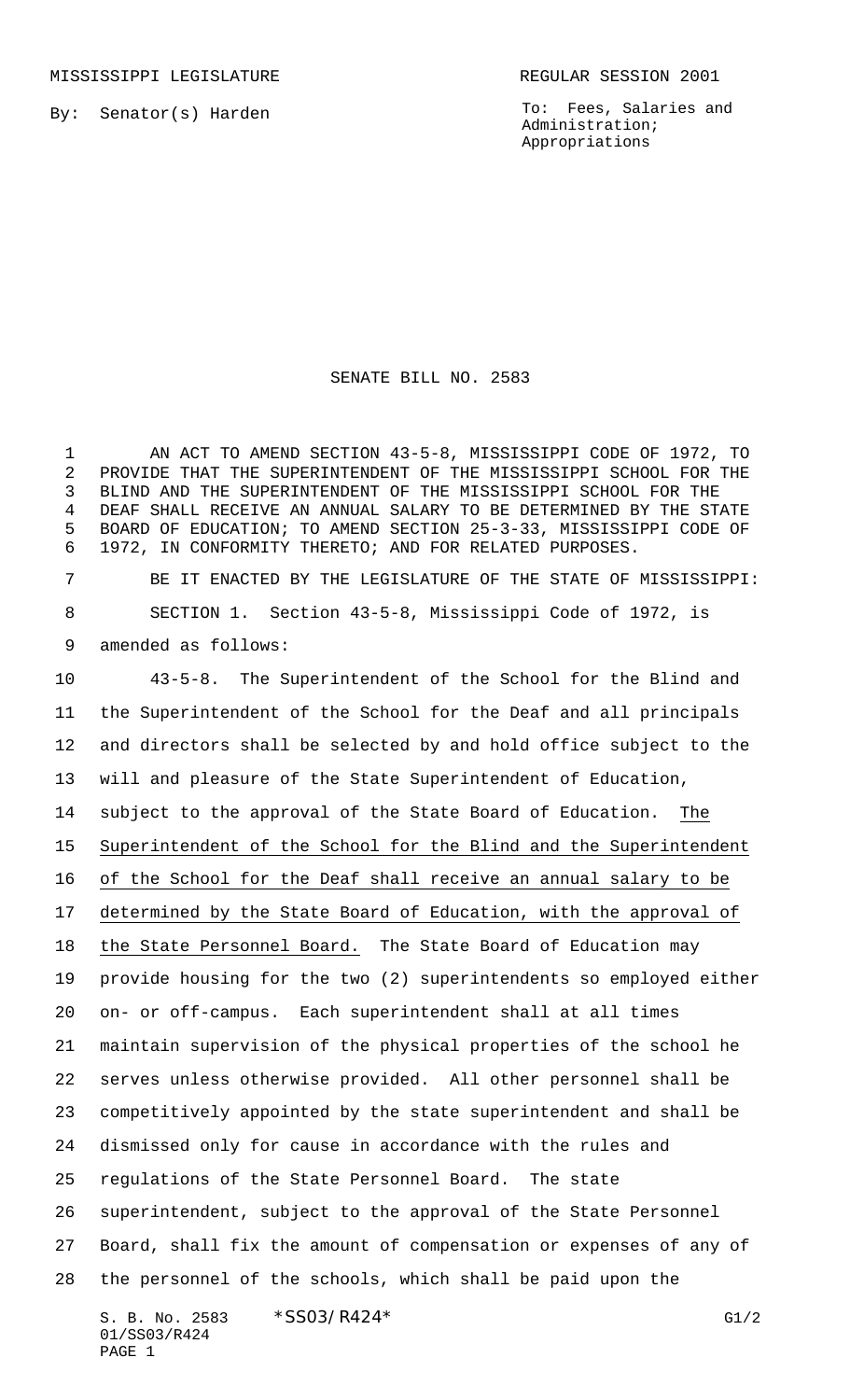S. B. No. 2583 \*SS03/R424\* 01/SS03/R424 PAGE 2 requisition of the state superintendent and warrant issued thereunder by the State Auditor out of the funds appropriated by the Legislature in a lump sum upon the basis of budgetary requirements submitted by the Superintendent of Education or out of funds otherwise made available. The entire expense of administering the schools shall never exceed the amount appropriated therefor, plus funds received from sources other than state appropriations. For a violation of this provision, the superintendent shall be liable, and he and the sureties on his bond shall be required to restore any excess. SECTION 2. Section 25-3-33, Mississippi Code of 1972, is amended as follows: 25-3-33. The annual salaries of the following appointive state and district officials and employees are fixed as follows: Deputy Attorney General, not to exceed............ \$72,800.00 Assistant Attorneys General shall each receive annual salaries in an amount to be fixed by the Attorney General but not to exceed............................. 68,400.00 Military Department--National Guard: Adjutant General.............................. 80,000.00 Department of Banking and Consumer Finance: Commissioner.................................. 85,000.00 Chairman of the State Tax Commission (Commissioner of Revenue)..................... 91,000.00 Associate Commissioners, each...................... 42,000.00 Director of Emergency Management Agency............ 65,000.00 Department of Public Safety: Commissioner of Public Safety................. 80,000.00 Director, Office of Mississippi Highway Safety Patrol, or his successor............................ 70,000.00 Director, Office of Support Services,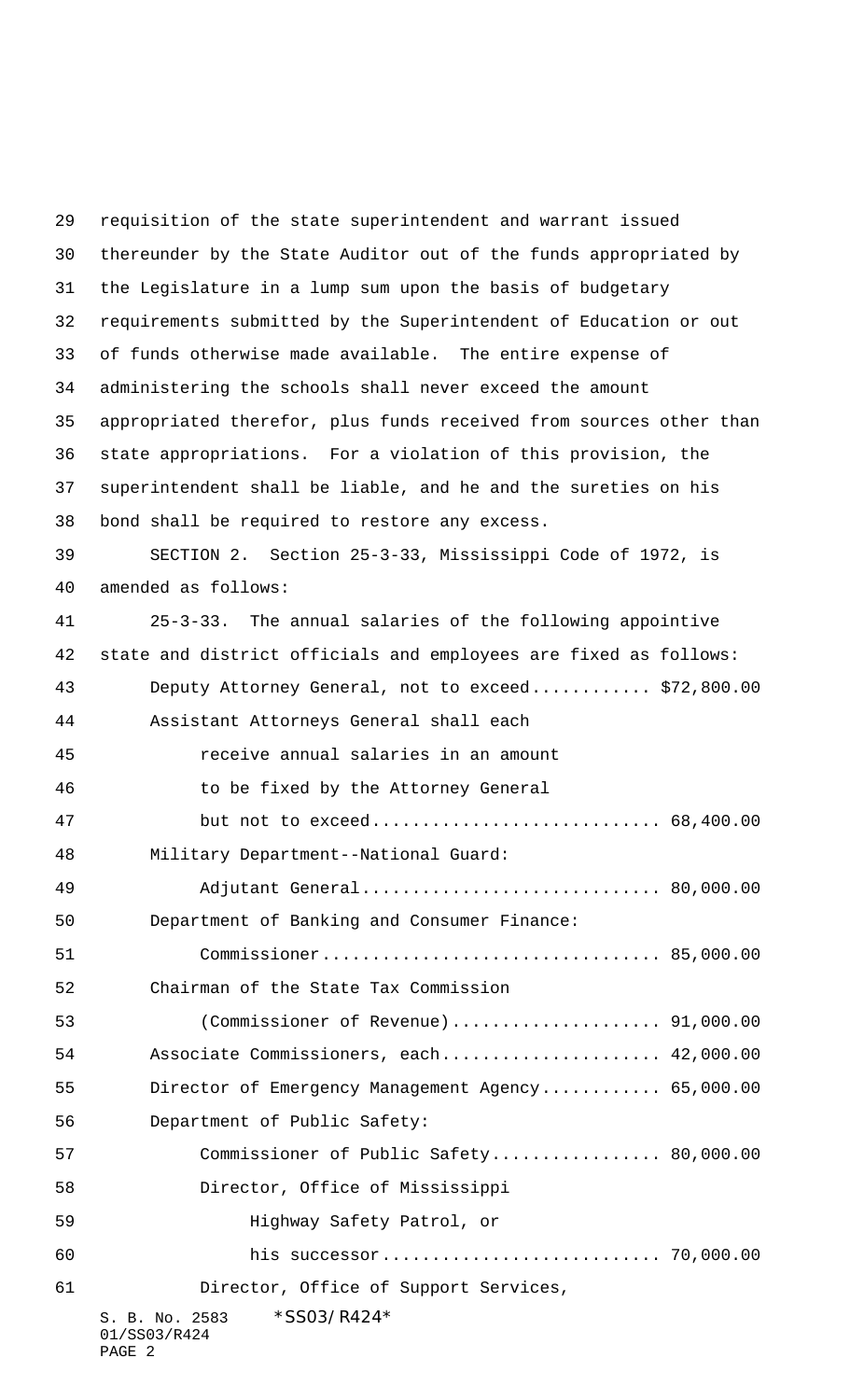| 62 |                                                         |  |
|----|---------------------------------------------------------|--|
| 63 | Department of Human Services:                           |  |
| 64 | Director, not to exceed 85,000.00                       |  |
| 65 | Workers' Compensation Commission:                       |  |
| 66 |                                                         |  |
| 67 |                                                         |  |
| 68 | Executive Director 75,000.00                            |  |
| 69 | Administrative Judge, each 75,000.00                    |  |
| 70 | Archives and History:                                   |  |
| 71 | Director, not to exceed 70,000.00                       |  |
| 72 |                                                         |  |
| 73 | State Oil and Gas Board:                                |  |
| 74 |                                                         |  |
| 75 | Educational Television Authority:                       |  |
| 76 | Executive Director 70,000.00                            |  |
| 77 | Director, Mississippi Library Commission,               |  |
| 78 |                                                         |  |
| 79 | Executive Secretary, Public Service                     |  |
| 80 |                                                         |  |
| 81 | Parole Board:                                           |  |
| 82 |                                                         |  |
| 83 | Administrative Assistant for                            |  |
| 84 | Parole Matters 42,000.00                                |  |
| 85 | Members, each 44,000.00                                 |  |
| 86 | Governor's State Bond Advisory Division:                |  |
| 87 |                                                         |  |
| 88 | Employment Security Commission:                         |  |
| 89 | Executive Director, not to exceed 70,000.00             |  |
| 90 | Executive Director, Department of                       |  |
| 91 | Mental Health, to be determined by the                  |  |
| 92 | State Board of Mental Health, not                       |  |
| 93 |                                                         |  |
| 94 | Director, Division of Medicaid,                         |  |
|    | *SS03/R424*<br>S. B. No. 2583<br>01/SS03/R424<br>PAGE 3 |  |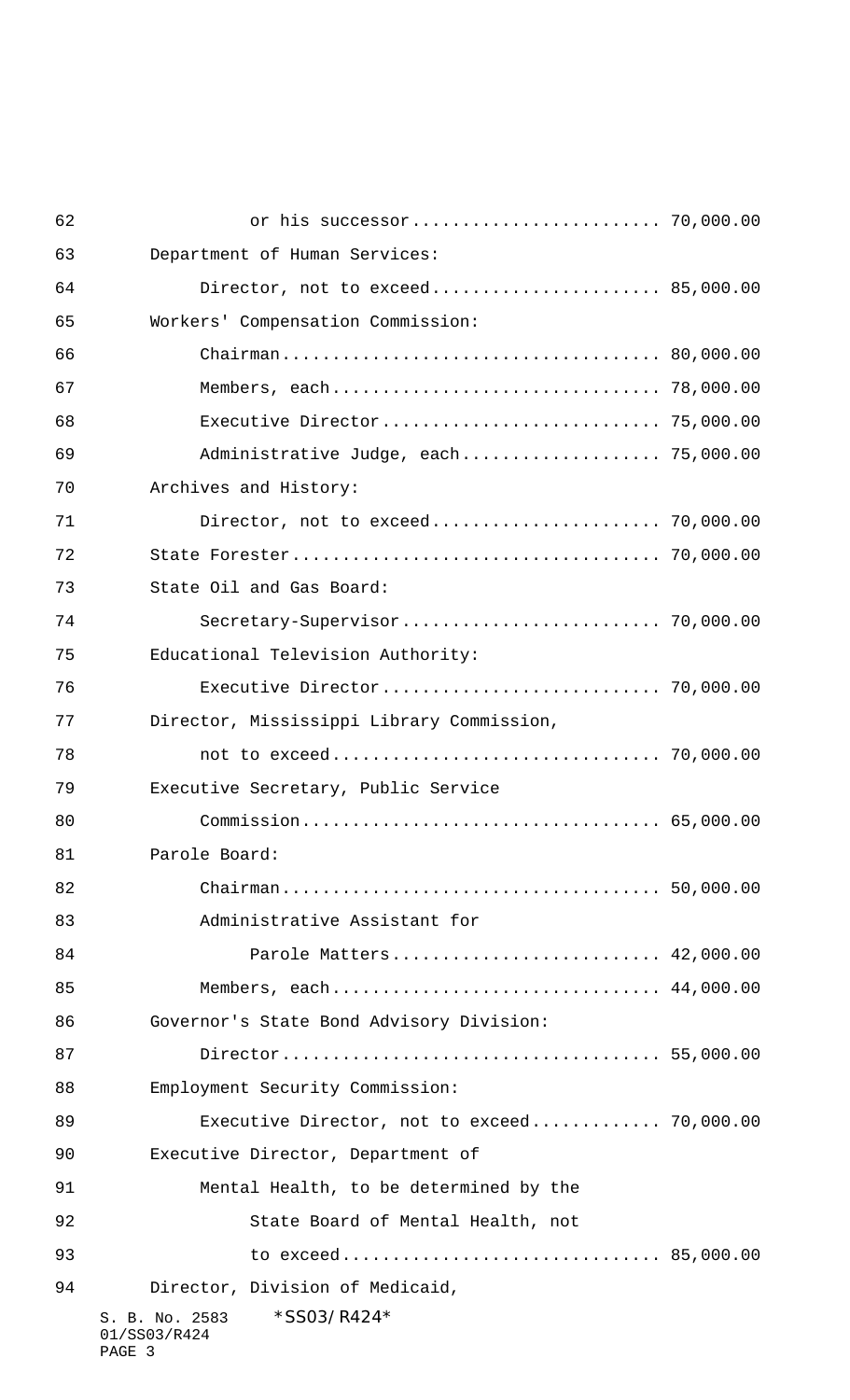| 95  |                                                               |  |
|-----|---------------------------------------------------------------|--|
| 96  | Director, State Department of Transportation,                 |  |
| 97  |                                                               |  |
| 98  | State Entomologist 65,000.00                                  |  |
| 99  | Clerk of the Supreme Court 60,000.00                          |  |
| 100 | State Aid Engineer, Division of State                         |  |
| 101 | Aid Road Construction 70,000.00                               |  |
| 102 | Executive Director, Judicial Performance                      |  |
| 103 |                                                               |  |
| 104 | Executive Director, Department of Finance                     |  |
| 105 | and Administration 85,000.00                                  |  |
| 106 |                                                               |  |
| 107 | Executive Director, State Fair Commission 65,000.00           |  |
| 108 | Executive Director, Department of Wildlife,                   |  |
| 109 | Fisheries and Parks 80,000.00                                 |  |
| 110 | Executive Director, Department of Environmental               |  |
| 111 |                                                               |  |
| 112 | Executive Director, Pat Harrison Waterway                     |  |
| 113 |                                                               |  |
| 114 | Executive Director, Pearl River Basin                         |  |
| 115 | Development District 61,000.00                                |  |
| 116 | Executive Director, Pearl River Valley Water                  |  |
| 117 |                                                               |  |
| 118 | Executive Director, Tombigbee River Valley                    |  |
| 119 | Water Management District 61,000.00                           |  |
| 120 | Director, Soil and Water Conservation                         |  |
| 121 |                                                               |  |
| 122 | Commissioner, Mississippi Department of                       |  |
| 123 |                                                               |  |
| 124 | Executive Director, Mississippi Department of                 |  |
| 125 | Information Technology Services 85,000.00                     |  |
| 126 | Executive Director, Mississippi Industries                    |  |
| 127 |                                                               |  |
|     | $*$ SS03/R424 $*$<br>S. B. No. 2583<br>01/SS03/R424<br>PAGE 4 |  |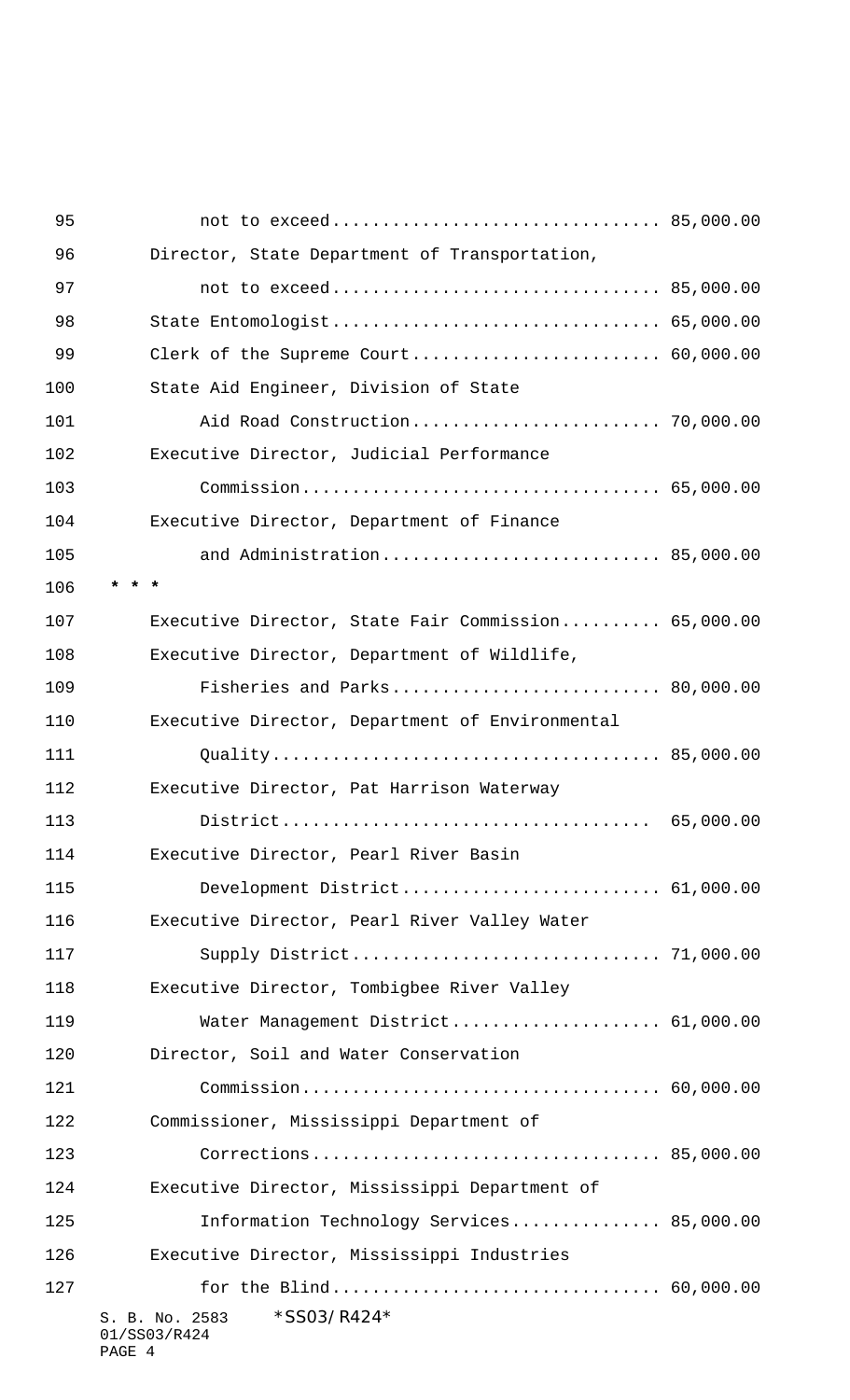| 128 | Director, Mississippi Bureau of Narcotics 60,000.00     |  |
|-----|---------------------------------------------------------|--|
| 129 | Executive Secretary, State Veterans Affairs             |  |
| 130 |                                                         |  |
| 131 | Executive Officer, Veterans' Home Purchase              |  |
| 132 |                                                         |  |
| 133 | Chief Administrative Officer, Motor Vehicle             |  |
| 134 |                                                         |  |
| 135 | Stadium Manager, Mississippi Veterans                   |  |
| 136 | Memorial Stadium 55,000.00                              |  |
| 137 | Executive Director, Mississippi Arts                    |  |
| 138 |                                                         |  |
| 139 | Director, Mississippi Board of Nursing 60,000.00        |  |
| 140 | Director, State Board of Pharmacy 60,000.00             |  |
| 141 | Director, State Board of Public Contractors 50,000.00   |  |
| 142 | Director, Real Estate Commission 55,000.00              |  |
| 143 | Director of Support Services, Department                |  |
| 144 | of Rehabilitation Services 80,000.00                    |  |
| 145 | Executive Director, State Fire Academy 55,000.00        |  |
| 146 | Executive Director, Law Enforcement                     |  |
| 147 | Officers Training Academy 50,000.00                     |  |
| 148 | Executive Director, State Board of                      |  |
| 149 |                                                         |  |
| 150 | Executive Director, Mississippi                         |  |
| 151 |                                                         |  |
| 152 | Executive Director, Mississippi                         |  |
| 153 | Department of Marine Resources 70,000.00                |  |
| 154 | Executive Director, State Board of                      |  |
| 155 | Registration for Professional                           |  |
| 156 | Engineers and Land Surveyors 55,000.00                  |  |
| 157 | Executive Director, Public Utilities                    |  |
| 158 |                                                         |  |
| 159 | State Law Librarian 60,000.00                           |  |
| 160 |                                                         |  |
|     | *SS03/R424*<br>S. B. No. 2583<br>01/SS03/R424<br>PAGE 5 |  |